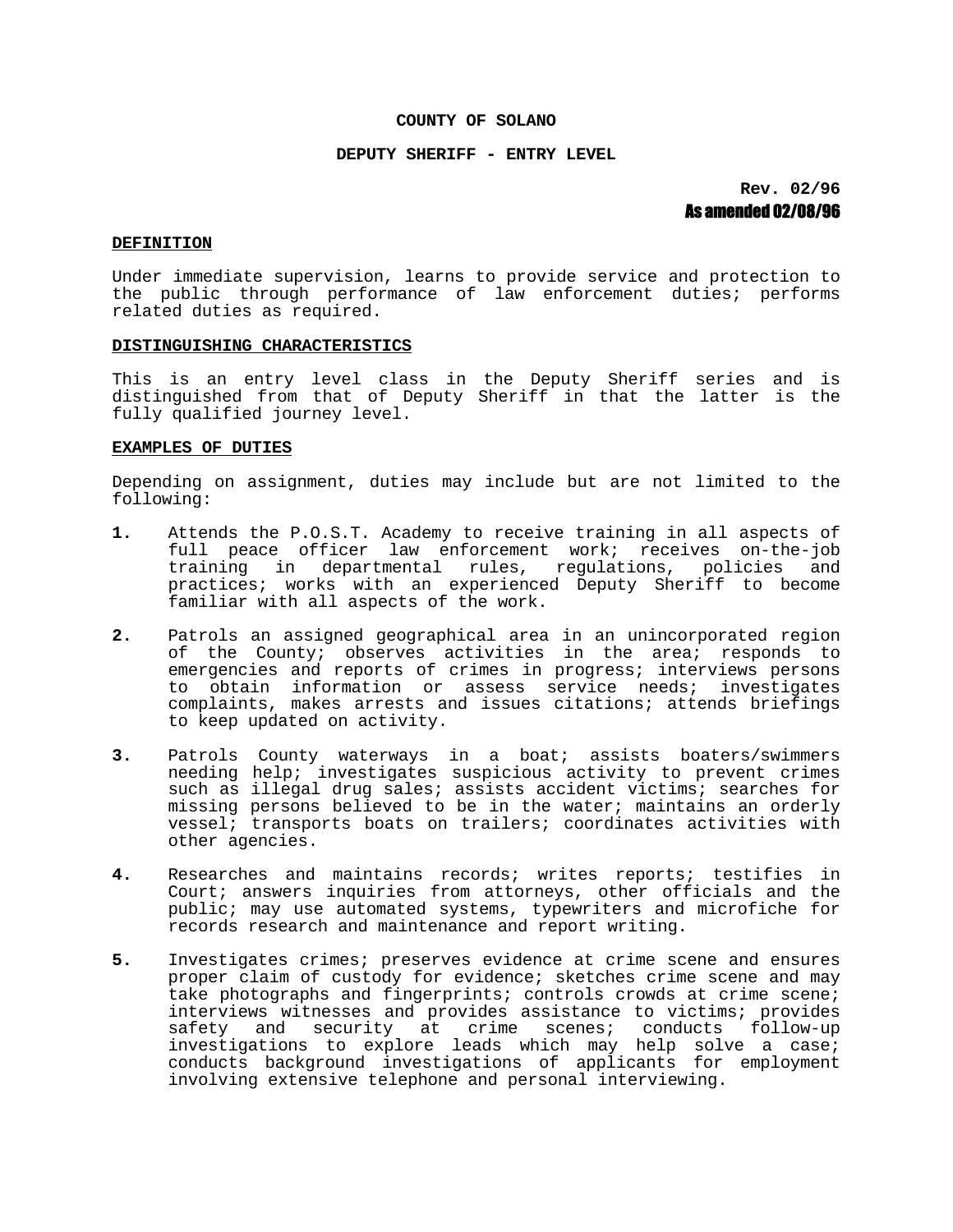# **Deputy Sheriff - Entry Level Page 2**

#### **EXAMPLES OF DUTIES (Continued)**

- **6.** Responds to requests for assistance in jail disturbances; defuses tense and violent situations; transports prisoners to and from jail; using a van, transports prisoners to and from all points in the state; may extradite prisons and may transport prisoners out of state.
- **7.** Serves subpoenas, civil processes and warrants of arrest.
- **8.** Serves as a bailiff in a Municipal or Superior Court; provides safety and security for prisoners and court personnel; coordinates the movement of prisoners within the court building; escorts prisoners from jail to court holding cells; collects papers and ensures proper people are present, charges and bail are correct.

#### **QUALIFICATION GUIDELINES**

# **Education and/or Experience**

Deputy Sheriff - Entry Level; No experience required, however, applicants must demonstrate possession of and competency in requisite knowledge, skills and abilities.

Deputy Sheriff - Entry Level (Lateral); Satisfactory completion of a California Basic P.O.S.T. Law Enforcement Academy within the last three years.

# **Knowledge/Skills/Abilities**

**Working knowledge of** the mission of a Sheriff's Department and the role of a peace officer.

Depending on assignment, applicants/incumbents must demonstrate skill in driving an emergency vehicle with a standard transmission at normal/emergency chase speeds in all types of weather and traffic conditions.

**Ability to** learn to operate mobile and hand-held radios; learn the proper use and care of firearms; learn to properly use batons and other equipment; learn to use various types of office equipment; understand, interpret and explain laws, regulations and policies governing program operations; make decisions and independent judgments; communicate effectively both verbally and in writing; communicate effectively with people of diverse socio-economic backgrounds and temperaments; establish<br>and maintain cooperative working relationships; determine the and maintain cooperative working relationships; determine the appropriate course of action in emergency or stressful situations; understand objectives in relation to departmental goals and procedures; demonstrate tact and diplomacy; refer clients to social, medical or<br>other assistance agencies; collect and analyze data to other assistance agencies; collect and analyze data to establish/identify needs

and evaluate program effectiveness; draw logical conclusions and make appropriate recommendations; prepare narrative and statistical reports; comply with laws, regulations and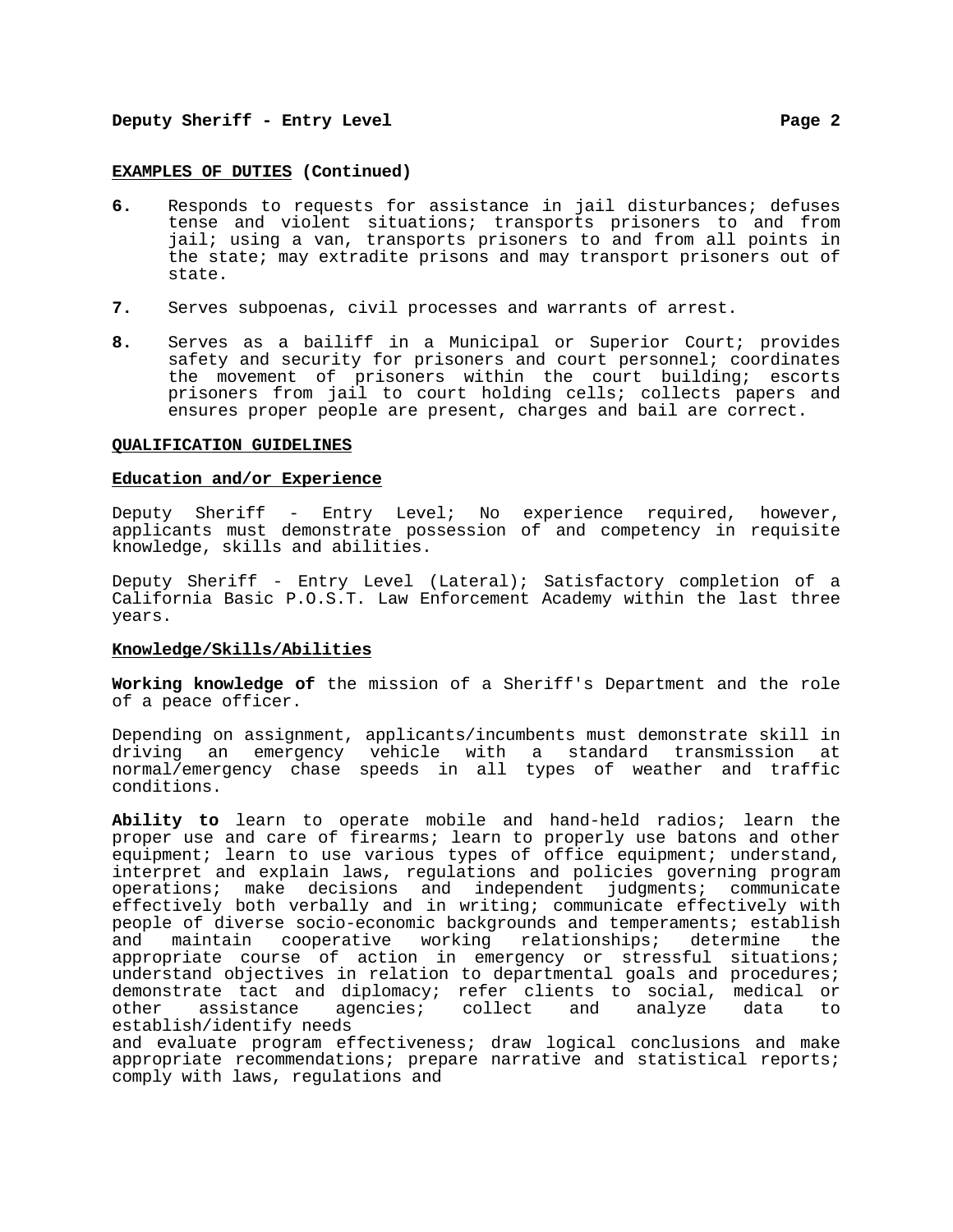### **Knowledge/Skills/Abilities (Continued)**

professional practices governing law enforcement program services and operations; secure cooperation and teamwork among professional and/or support staff; deal firmly and fairly with clients of various socioeconomic backgrounds and temperaments; maintain accurate records and document actions taken; interview people to obtain and verify information; organize and prioritize work assignments; make routine arithmetical calculations; use proper grammar, spelling and punctuation; research regulations, procedures and/or technical reference materials; project consequences of decisions; maintain confidentiality of information; recognize and respect limit of authority and responsibility; work effectively with others who have objectives counter to assigned role; meet strenuous physical demands like running, climbing, swimming and jumping; properly use batons and other equipment; administer first aid in emergencies; administer field sobriety tests; take complete and accurate notes; identify and recognize evidence and leads; locate addresses and respond promptly to requests for service or assistance; observe and accurately recall details.

#### **SPECIAL REQUIREMENTS**

Possession of or ability to obtain a valid Class C California driver's license is required. A valid Class B California drivers license may be required depending upon assignment.

Possession of a Basic P.O.S.T. Certificate must be obtained within twelve (12) months after completion of the Basic P.O.S.T. Academy.

Peace officers must meet minimum standards concerning citizenship, age, character, education and physical/mental condition as set forth in Section 1031 of the California Government Code.

Incumbents and candidates applying for positions in this class may be subject to, depending on job assignment, drug and alcohol testing as required under the Federal Omnibus Transportation Employee Testing Act of 1991. Testing includes post-accident and pre-employment, as well as random and reasonable suspicion testing as required by law.

Independent travel is required.

Incumbents must be able to work in a noisy and stressful environment and which may include both near and far vision.

Incumbent must be able to work in an environment which may include exposure to communicable disease.

Incumbents must be able to perform heavy manual labor associated with law enforcement tasks which may include lifting objects weighing more than 100 pounds and which may include working with the full range of body movements involving reaching, bending, grasping and climbing.